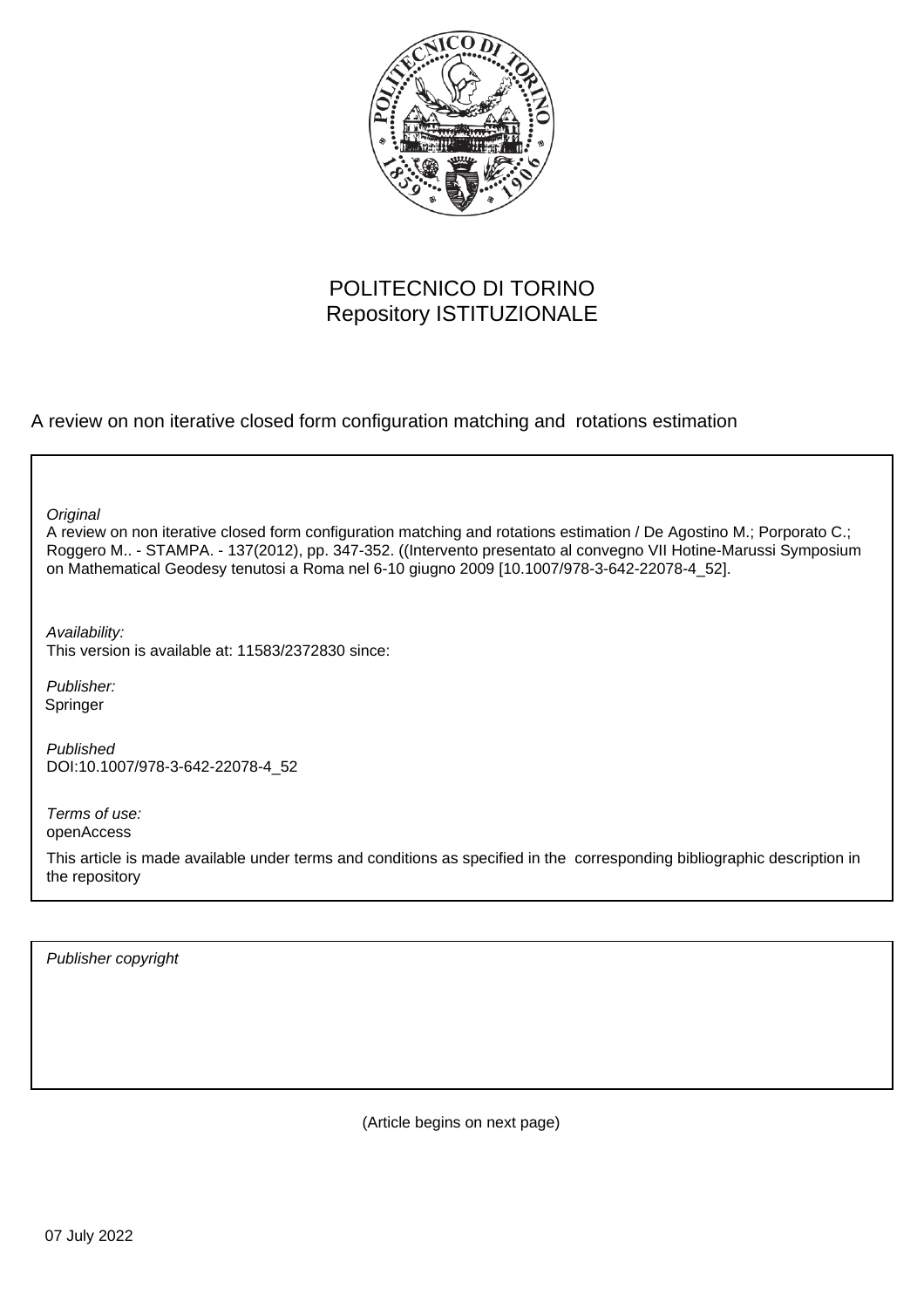# **A review on non iterative closed form configuration matching and rotations estimation**

M. De Agostino, C. Porporato, M. Roggero

**Abstract.** Orthonormal matrices, Procrustes and quaternion analysis are closed form solutions of the configuration matching problem, common in geodesy as in the datum transformation problem. Literature reports more Procrustes based geodetic applications than Quaternions, which are more used in other application fields, such as aerospace navigation, robotics and computer vision. The large popularity of Procrustes in geodesy is mainly due to its capability to take into account a priori observation weighting in a simple way.

**Keywords.** Rotations, quaternions, ortonormal matrices, Procrustes.

## **1 Introduction**

A rotation is a transformation of the Euclidean space that rigidly moves objects leaving fixed at least one point (the origin of Euclidean space). In geodesy rotations are involved in many problems, especially for solving the transformation between reference frames. More in detail, a rotation is an isometry of an Euclidean space that preserves the orientation, and it is described by an orthogonal matrix. In a Euclidean space of two or three dimensions each orthogonal ma-

M. De Agostino, C. Porporato

M. Roggero

trix expresses a rotation around a point or an axis, a reflection, or a combination of these two transformations.

As mentioned above, the representation of a rot ation expresses the orientation of an object with respect to a reference system, or the relative orientation of two or more reference systems. Euler's theorem shows that any space rotation can be decomposed into the product of the three rotations  $R_{\mu}^{i} R_{\mu}^{j} R_{\mu}^{k}$ , where  $i \neq j \neq k$  and  $i, j, k \in \mathbb{R}^3$ , and where  $R^i_\alpha$  indicates a rotation of  $\alpha$  radians counterclockwise around the *i* axis. According to Euler's theorem, the attitude of a rigid body can be described by a rotation around only one axis. Furthermore, this rotation can be defined uniquely by a minimum of three parameters, such as the directors cosines matrices, that represent the most widespread method for estimating rotations into geodetic networks.

However, for various reasons, there are several ways to represent rotations, making use of a number of parameters even higher than three, although also those redundant representations have always only three degrees of freedom. Some of these methods, presented over the years, are hereinafter described and compared.

### **2 The Quaternion-based approach**

What Sir William Rowan Hamilton wrote on the 16<sup>th</sup> of October 1843 on a stone of Brougham Bridge in Dublin, is simply:

$$
i^2 = j^2 = k^2 = ijk = -1
$$
 (1)

Department of Land,Environment and Geoengineering Politecnico di Torino, Corso Duca degli Abruzzi 24. 10129 Torino, Italy

Department of Human Settlements Science and Technology Politecnico di Torino, Viale Mattioli 39. 10129 Torino, Italy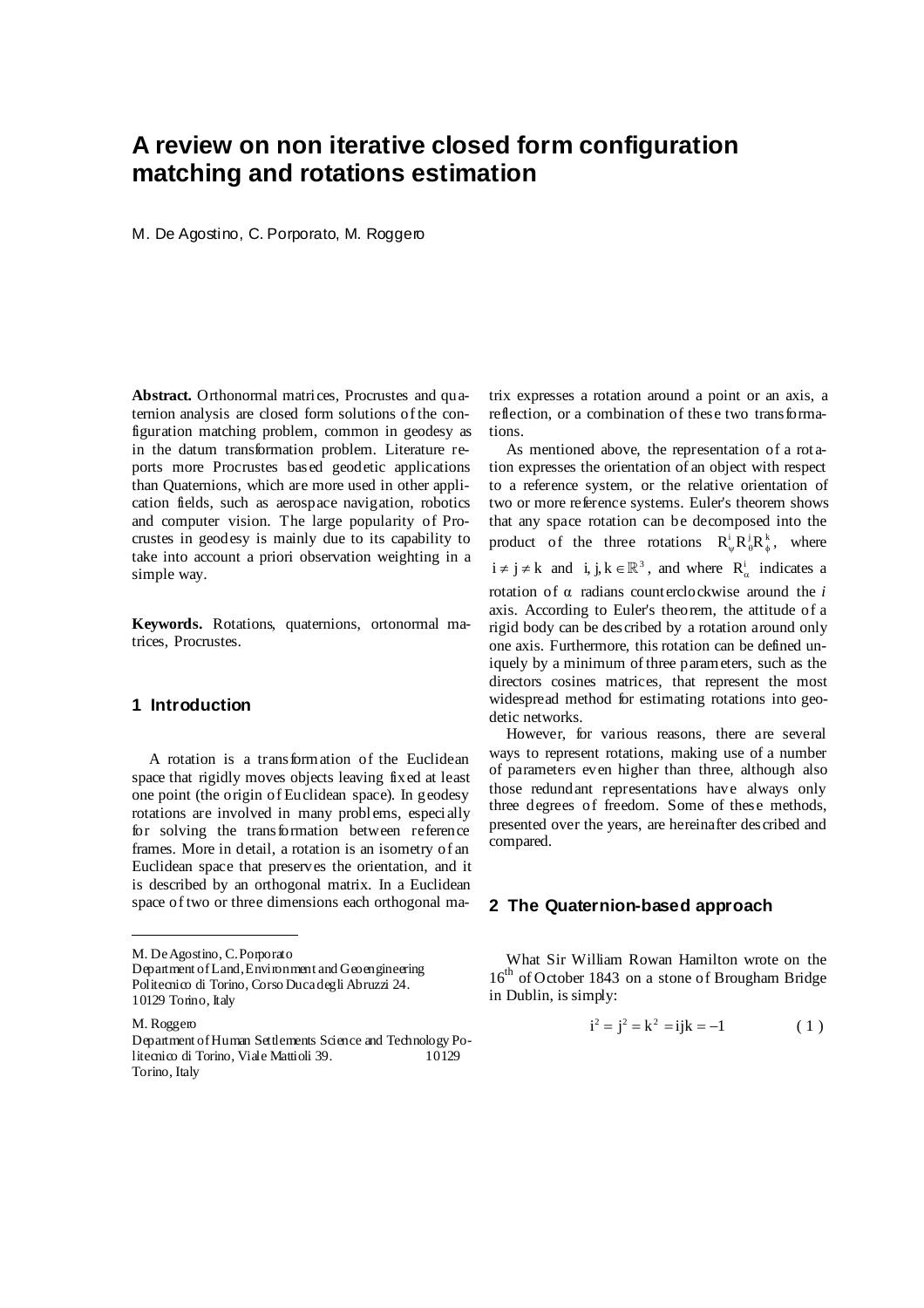

Here as he walked by on the 16th of October 1843 Sir William Rowan Hamilton in a flash of genius discovered the fundamental formula for quaternion multiplication  $i^2 = j^2 = k^2 = ijk = -1$ & cut it on a stone of this bridge

**Fig. 1** The Brougham Bridge in Dublin and the Hamilton commemorative plaque

The combination:

$$
\dot{q} = q_0 + iq_1 + jq_2 + kq_3 \tag{2}
$$

where  $q_0$ ,  $q_1$ ,  $q_2$  and  $q_3$  are real numbers, defines the generic quaternion. Quaternions satisfy all the laws of algebra, except the multiplication commutative law. In fact:

$$
ij = -ij, \quad jk = -kj, \quad ki = -ik \tag{3}
$$

which represents a serious violation of the commutative law  $ab = ba$ . It is also apparent:

$$
ij=k \t jk=i \t ki=j \t j=-k \t j=-i \t ki=-j \t (4)
$$

The fundamental values of quaternions, *i*, *j* and *k*, can be handled as three mutually perpendicular clockwise axes in a common three-dimensional Euclidean space. Each unit quaternion, in particular, define a rotation in  $\mathbb{R}^3$  space. These rotations are given by the conjuge:

$$
\dot{\mathbf{r}}' = \dot{\mathbf{q}} \dot{\mathbf{r}} \dot{\mathbf{q}}^{-1} = \dot{\mathbf{q}} \dot{\mathbf{r}} \dot{\mathbf{q}}^*
$$
 (5)

It can be verified that if  $\dot{r}$  is purely imaginary (the real part is equal to zero), also  $\dot{r}$  is purely imaginary; therefore it can be defined an action of the group of unit quaternions on  $\mathbb{R}^3$ . Each action defined in this way is indeed a rotation, since it preserves the norm:

$$
|\dot{\mathbf{r}}'| = |\dot{\mathbf{q}}\dot{\mathbf{r}}\dot{\mathbf{q}}^*| = |\dot{\mathbf{q}}||\dot{\mathbf{r}}||\dot{\mathbf{q}}|^* = |\dot{\mathbf{r}}|
$$
 (6)

It is possible to show the equivalence between the conjuge and the product of the 3x3 Rodriguez rotation matrix and a real vector. In fact, the operation:

$$
\dot{\mathbf{q}}\dot{\mathbf{q}}^* = (\mathbf{Q}\dot{\mathbf{r}})\dot{\mathbf{q}}^* = \mathbf{\bar{Q}}^{\mathrm{T}}(\mathbf{Q}\dot{\mathbf{r}}) = (\mathbf{\bar{Q}}^{\mathrm{T}}\mathbf{Q})\dot{\mathbf{r}} \qquad (7)
$$

produce a 4x4 rotation matrix  $\overline{Q}^{T}Q$ , whose lower right 3x3 sub-matrix is orthonormal, and it is the rotation matrix that takes  $\dot{r}$  to  $\dot{r}'$ .

Given the three-dimensional rotation between two frames  $\dot{r}$  and  $\dot{s}$  with a scale-change  $\rho$ :

$$
\dot{s} = \rho \dot{q} \dot{r} \dot{q}^* \tag{8}
$$

where  $\dot{q}\dot{q}^* = 1$ , the measurement equation is:

$$
\dot{v}_i = \dot{s}_i - \rho \dot{q} \dot{r}_i \dot{q}^*
$$
 (9)

where  $v_i$  are still purely imaginary quaternions. In the following, we will present two methods in the literature to solve the problem (9), respectively by minimizing the residual vector  $\dot{v}$  (Sansò, 1973) or alternatively maximizing the scalar product  $\dot{s} \cdot \dot{r}$  (Horn, 1987).

#### *2.1 Residual vector minimization*

In accordance with the least squares approach, we must compute the minimum of the function:

$$
\Phi(\dot{\mathbf{q}}, \rho) = \sum_{i} \dot{\mathbf{v}}_{i}^{*} \dot{\mathbf{v}}_{i} \tag{10}
$$

where  $|\dot{q}|^2 = \dot{q}\dot{q}^* = 1$ . Differentiating  $\Phi$  with respect to  $\rho$  and  $\dot{q}$  and introducing a real Lagrange multiplier  $\alpha$ , we obtain, after some mathematical steps:

$$
\left[\sum_{i} |\dot{s}_{i}|^{2} + \rho^{2} \sum_{i} |\dot{r}_{i}|^{2} + \alpha \right] \dot{q} + 2\rho \sum_{i} \dot{s}_{i} \dot{q} \dot{r}_{i} = 0 \quad (11)
$$

It is possible to show that:

$$
\sum_{i} |\dot{s}_{i}|^{2} = \rho^{2} \sum_{i} |\dot{r}_{i}|^{2} - \alpha \qquad (12)
$$

Using equation  $(12)$  in  $(11)$ , through some mathematical steps we reach the final equation:

$$
\left(\sum_{i} \dot{\mathbf{r}}_{i} \dot{\mathbf{s}}_{i}\right) \dot{\mathbf{q}} = \left(-\rho \sum_{i} |\dot{\mathbf{r}}_{i}|^{2}\right) \dot{\mathbf{q}} \tag{13}
$$
\n
$$
A \dot{\mathbf{q}} = \lambda \dot{\mathbf{q}}
$$

As it is possible to see, the unknowns  $\lambda$  and q are respectively an eigenvalue and eigenvector of a symmetric matrix A, that can be built directly from the data  $r_i$ and  $s_i$ . In particular, using the products expansion rules of quaternions, we find:

$$
\sum_{i} \dot{\mathbf{r}}_{i} \dot{\mathbf{s}}_{i} \dot{\mathbf{q}} = \sum_{i} \dot{\mathbf{s}}_{i} \dot{\mathbf{q}} \dot{\mathbf{r}}_{i} = \sum_{i} (S_{i} \dot{\mathbf{q}}) \dot{\mathbf{r}}_{i} = \sum_{i} \overline{R}_{i} (S_{i} \dot{\mathbf{q}}) =
$$

$$
= \left( \sum_{i} \overline{R}_{i} S_{i} \right) \dot{\mathbf{q}} = \left( \sum_{i} A_{i} \right) \dot{\mathbf{q}} \tag{14}
$$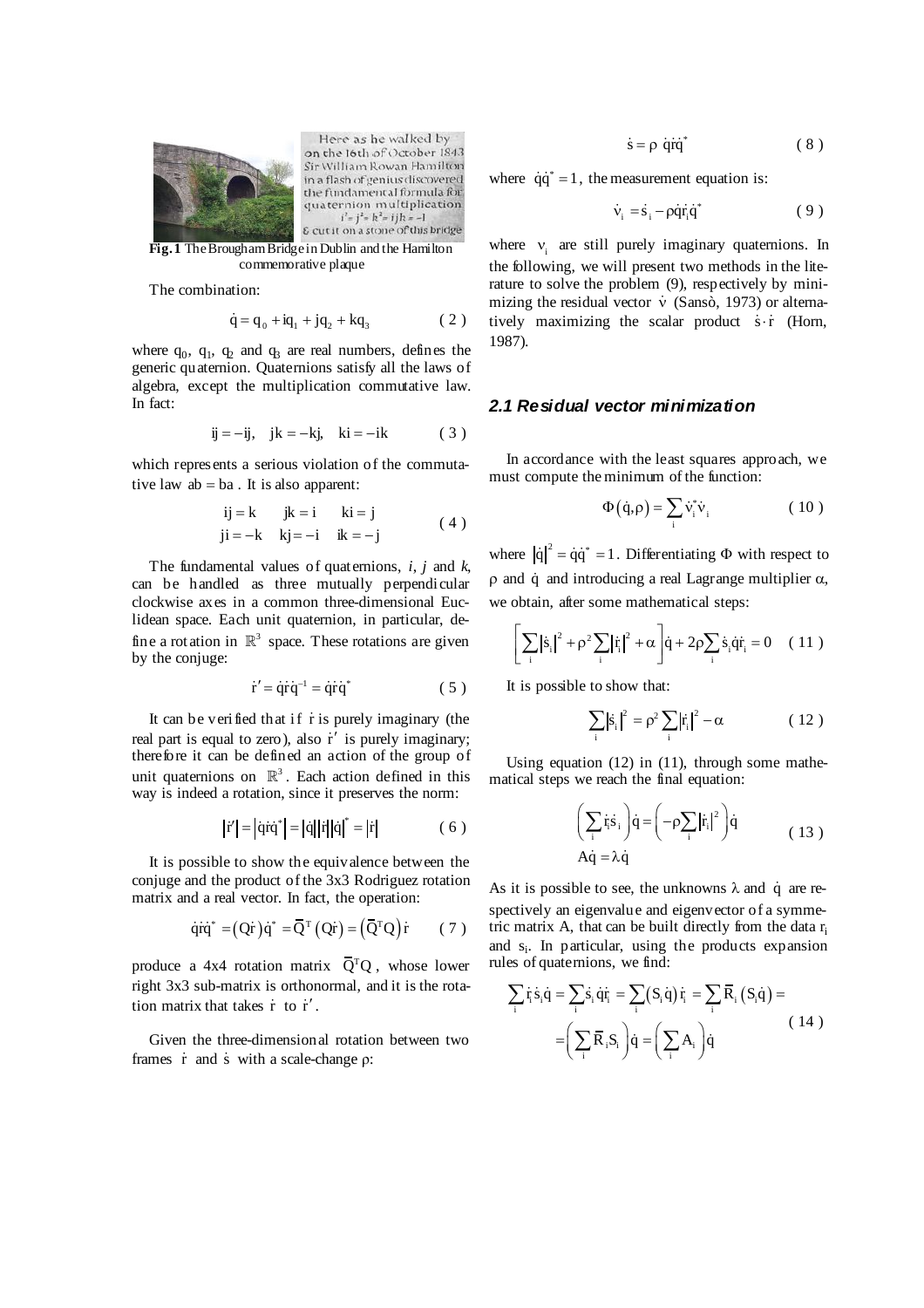from which it is possible to derive the expressions of **3 The Orthonormal matrices approach**  $A_i$  and A.

#### *2.2 Scalar product maximization*

In this second approach, we seek the quaternion  $\dot{q}$ to maximize the scalar product:

$$
\sum_{i=1}^{n} (\dot{q}\dot{r}_{i}\dot{q}^{*}) \cdot \dot{s}_{i} = \sum_{i=1}^{n} \dot{r}_{i} \cdot \dot{s}_{i}
$$
 (15)

Reminding the geometric meaning of the scalar product of vectors, we have:

$$
\dot{\mathbf{r}}' \cdot \dot{\mathbf{s}}_i = |\dot{\mathbf{r}}'_i| |\dot{\mathbf{s}}_i| \cos \theta \qquad (16)
$$

where  $\theta$  is the angle subtended. Since  $|\vec{r}| = |\vec{r}_i|$  and  $|\vec{s}_i|$ are constants, the maximization of the scalar product is equal to minimize the parameter θ (or maximize  $\cos \theta$ ). Using the above results, we can rewrite the scalar product as:

$$
\sum_{i=1}^{n} (\dot{q}\dot{r}_{i}) \cdot (\dot{s}_{i}\dot{q}) \tag{17}
$$

The products  $(\dot{q}\dot{r}_i)$  and  $(\dot{s}_i\dot{q})$  can be expressed by means of the matrices R and S, therefore:

$$
\sum_{i=1}^{n} (\dot{q}\dot{r}_{i}) \cdot (\dot{s}_{i}\dot{q}) = \sum_{i=1}^{n} \dot{q}^{T} \overline{R}_{i}^{T} S_{i} \dot{q} =
$$

$$
= \dot{q}^{T} \left( \sum_{i=1}^{n} \overline{R}_{i}^{T} S_{i} \right) \dot{q} =
$$

$$
= \dot{q}^{T} \left( \sum_{i=1}^{n} \dot{A}_{i} \right) \dot{q} = \dot{q}^{T} \dot{A} \dot{q}
$$
(18)

It is now simple to derive the values of the submatrices  $\tilde{A}_i$ , and consequently of the matrix  $\tilde{A}$ , where  $\hat{A}_i^T = \hat{A}_i$  and  $\hat{A}^T = \hat{A}$ . Recalling that we were seeking:

$$
M_{\tilde{q}} x \left( \sum_{i=1}^{n} \dot{r}_i' \cdot \dot{s}_i \right) = M_{\tilde{q}} x (\dot{q}^T \dot{A} \dot{q}) \qquad (19)
$$

It is possible to note that  $A = -A$ .

Among the existing ways to represent rotation we present one that is most often used in photogrammetry: the orthonormal matrices. Again r is the position vector in the original RS and s the position vector in the final RS. The aim is to find the rotation that minimizes the residual errors. Therefore, we have to find the orthonormal matrix B,  $3\times3$  matrix, that maximize

$$
\sum_{i=1}^{n} s_i (Br_i) = \sum_{i=1}^{n} s_i {^{T}Br_i}
$$
 (20)

Being

$$
a^{T}Bb = TR (B^{T}ab^{T})
$$
 (21)

it is possible to write the (20) as

$$
\operatorname{Tr}\left(\mathbf{B}^{\mathrm{T}}\sum_{i=1}^n\mathbf{s}_i\mathbf{r}_i^{\mathrm{T}}\right) = \operatorname{Tr}\left(\mathbf{B}^{\mathrm{T}}\mathbf{M}\right) \tag{22}
$$

where  $\mathbf{M} = \sum_{i=1}^{n} \mathbf{s}_i \mathbf{r}_i^T$  $M = \sum s_i r_i^T$  $=\sum_{i=1}$  s<sub>i</sub>  $r_i^T$  and

$$
M = \begin{bmatrix} \sum_{i} s_{i}^{1} r_{i}^{1} & \sum_{i} s_{i}^{1} r_{i}^{2} & \sum_{i} s_{i}^{1} r_{i}^{3} \\ \sum_{i} s_{i}^{2} r_{i}^{1} & \sum_{i} s_{i}^{2} r_{i}^{2} & \sum_{i} s_{i}^{2} r_{i}^{3} \\ \sum_{i} s_{i}^{3} r_{i}^{1} & \sum_{i} s_{i}^{3} r_{i}^{2} & \sum_{i} s_{i}^{3} r_{i}^{3} \end{bmatrix}
$$
(23)

It follows that the rotation that minimize the residual errors corresponds to the orthonormal matrix B that maximizes  $Tr(B^{T}M)$ .

A square matrix M could always be decomposed into the product of an orthonormal matrix U and a positive semi-definite matrix S. When M is non singular, the matrices U and S are univocally determined and it allows to write

$$
M = \frac{M}{\left(M^{T}M\right)^{\frac{1}{2}}} \left(M^{T}M\right)^{\frac{1}{2}} = US
$$
 (24)

In this expression,  $U = M(M^{T}M)^{-1/2}$  is an orthonormal matrix and  $S = (M^T M)^{\frac{1}{2}}$  is the square root positive semi-definite of the symmetric matrix  $M<sup>T</sup>M$ .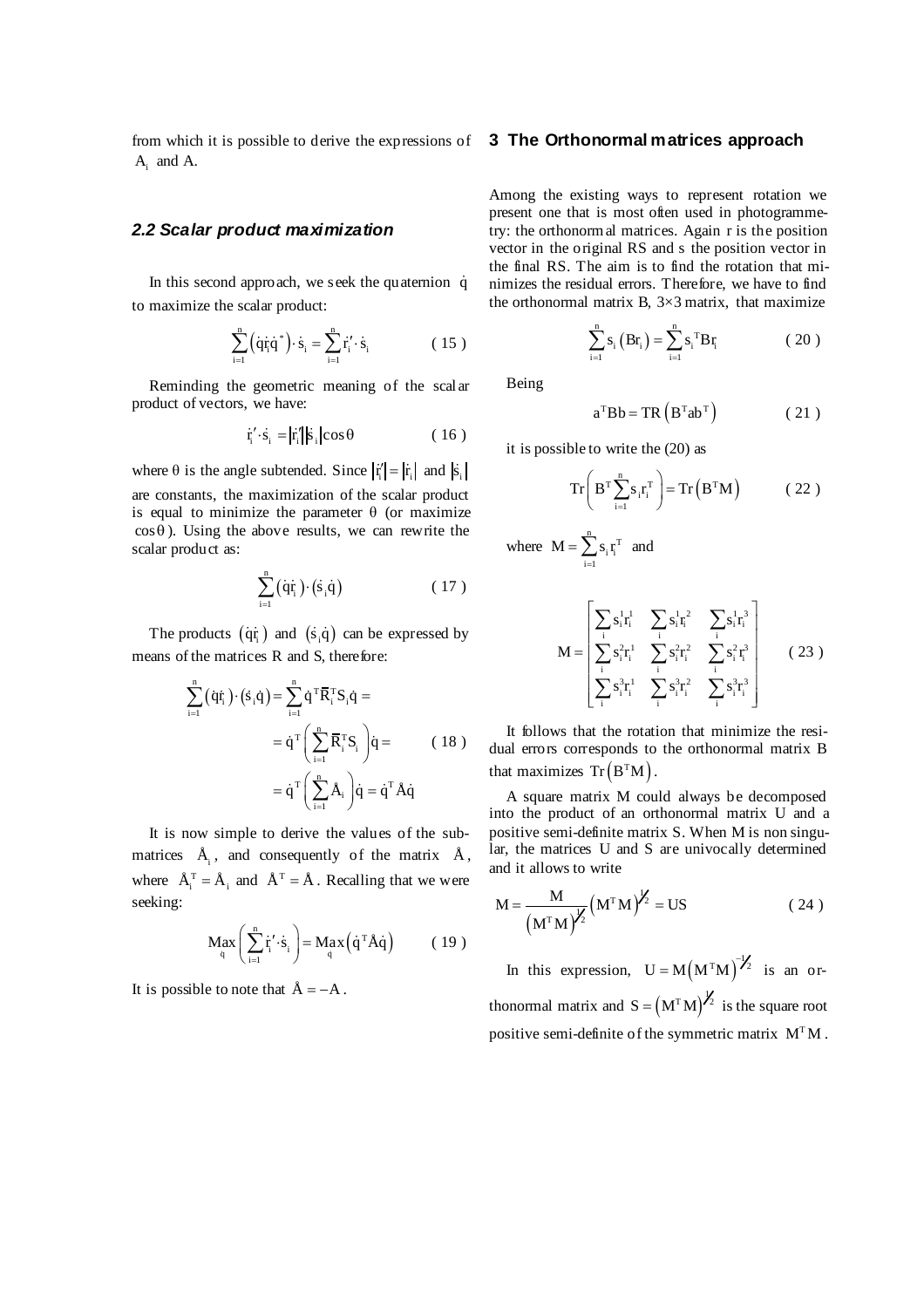It is possible to write this matrix  $M<sup>T</sup>M$  using its eigenvalues  $\{\lambda_i\}$  and eigenvectors  $\{\hat{u}_i\}$  as following:

$$
\mathbf{M}^{\mathrm{T}}\mathbf{M} = \lambda_1 \hat{\mathbf{u}}_1 \hat{\mathbf{u}}_1^{\mathrm{T}} + \lambda_2 \hat{\mathbf{u}}_2 \hat{\mathbf{u}}_2^{\mathrm{T}} + \lambda_3 \hat{\mathbf{u}}_3 \hat{\mathbf{u}}_3^{\mathrm{T}}
$$
 (25)

Since  $M<sup>T</sup>M$  is positive semi-definite, its eigenvalues are positive and their square root is Real and it is possible to write the symmetrical matrix S

$$
\mathbf{S} = \sqrt{\lambda}_1 \hat{\mathbf{u}}_1 \hat{\mathbf{u}}_1^{\mathrm{T}} + \sqrt{\lambda}_2 \hat{\mathbf{u}}_2 \hat{\mathbf{u}}_2^{\mathrm{T}} + \sqrt{\lambda}_3 \hat{\mathbf{u}}_3 \hat{\mathbf{u}}_3^{\mathrm{T}}
$$
 (26)

As the eigenvectors are orthogonal, it follows that  $S^2 = M^{\mathrm{T}}M$ . This expression of the S matrix is allowed also when some eigenvectors are null. For this reason, the result is positive semi-definite instead of positive definite. If all the eigenvectors are positive, S becomes

$$
S^{-1} = \frac{1}{\sqrt{\lambda_1}} \hat{u}_1 \hat{u}_1^T + \frac{1}{\sqrt{\lambda_2}} \hat{u}_2 \hat{u}_2^T + \frac{1}{\sqrt{\lambda_3}} \hat{u}_3 \hat{u}_3^T
$$
 (27)

It is useful to calculate the U matrix  $U = MS^{-1} = M(M^{T}M)^{-1/2}$ . It is possible to note that the sign of the determinant of U is the same of the determinant of M matrix. In fact

$$
\det(U) = \det(MS^{-1}) = \det(M)\det(S^{-1})
$$
 (28)

And the det $(S^{-1})$  is positive because its eigenvalues are positive. The U matrix is a rotation when  $det(M) > 0$  and it represents a reflection if  $det(M) < 0$ . It is necessary to minimize this expression  $Tr(B^{T}M) = det(B^{T}US)$  that, substituting the expression (26) becomes

$$
Tr(BTUS) = \frac{1}{\sqrt{\lambda_1}} Tr(BTU\hat{u}_1\hat{u}_1^T) + + \frac{1}{\sqrt{\lambda_2}} Tr(BTU\hat{u}_2\hat{u}_2^T) + \frac{1}{\sqrt{\lambda_3}} Tr(BTU\hat{u}_3\hat{u}_3^T)
$$
(29)

For each X and Y matrices such that the XY and YX products are square, it follows that  $Tr(XY) = Tr(YX)$  and

$$
Tr (BTU\hat{u}_{i}\hat{u}_{i}^{T}) = Tr (\hat{u}_{i}^{T}B^{T}U\hat{u}_{i}) =
$$
  
= Tr (B\hat{u}\_{i}U\hat{u}\_{i}) = B\hat{u}\_{i}U\hat{u}\_{i} (30)

Since  $\{\hat{u}_i\}$  is a unit vector and both U and B are ortogonal transformations, it is verified that  $B\hat{u}$ ,  $U\hat{u}$ ,  $\leq 1$ . It follows that

$$
Tr(BTUS) \le \sqrt{\lambda_1} + \sqrt{\lambda_2} + \sqrt{\lambda_3} = Tr(S)
$$
 (31)

And there is the maximum value of  $Tr(B<sup>T</sup>US)$  when  $B<sup>T</sup>U = I$  or  $B = U$ . The sought ortonormal matrix is the one that arises from the decomposition of M decomposed into the product of an orthonormal matrix and symmetric one. When M is non-singular matrix, then

$$
B = M (MT M)-1/2
$$
 (32)

The presented method is a closed-form solution using orthonormal matrices and their eigenvalueseigenvector decomposition.

#### **4 Procrustes approach**

The minimization problem known as "Procrustes" is the technique of matching one configuration **R** into another configuration **S** in order to produce a measure of match, by an orthogonal transformation matrix **T**  such that the sum of squares of the residual matrix  $E = RT - S$  is minimum:

$$
\Phi = \text{Tr}\left(E^{\text{T}}E\right) = \text{min} \tag{33}
$$

Expanding the product  $E^T E$ , the  $\Phi$  can be expressed as function of T:

 $\Phi = 2Tr(T^{\text{T}}R^{\text{T}}S) + Tr(T^{\text{T}}R^{\text{T}}RT + S^{\text{T}}S)$  (34)

which partial derivative with respect to T is

$$
\frac{\partial \Phi}{\partial T} = 2Tr(M^{T}) + 2Tr(T^{T}R^{T}R) =
$$
  
= Tr(MT^{T} + R^{T}R) (35)

The condition  $||RT - S||^2 = \min$  it is equivalent to  $Tr(S^{T}RT) = Tr(M^{T}T) = max$ . Be  $UDV^{T}$  the singular value decomposition of M where  $D = diag(\sigma_1, \sigma_2, \sigma_3)$ , then

$$
\operatorname{Tr}\left(\mathbf{T}^{\mathrm{T}}\mathbf{U}\mathbf{D}\mathbf{V}^{\mathrm{T}}\right) = \operatorname{Tr}\left(\mathbf{V}^{\mathrm{T}}\mathbf{T}^{\mathrm{T}}\mathbf{U}\mathbf{D}\right) = \\ = \operatorname{Tr}\left(\mathbf{Z}\mathbf{D}\right) = \sum_{i} z_{ii} \sigma_{i} \le \sum_{i} \sigma_{i} \tag{36}
$$

where  $Z = V<sup>T</sup>T<sup>T</sup>U$ , that has a maximum in  $Z = I$ . Finally  $T = UV<sup>T</sup>$  is the optimal rotation matrix.